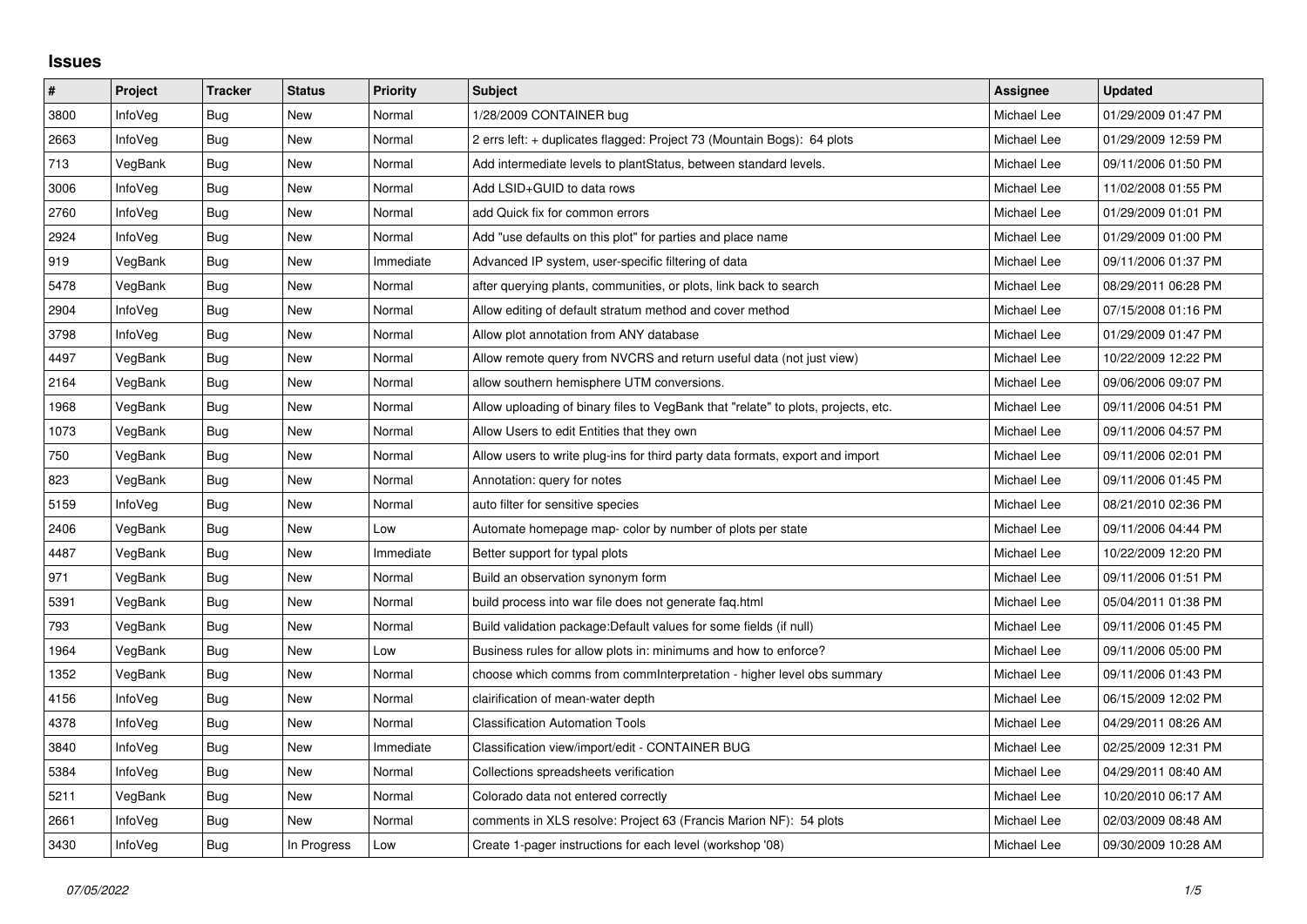| $\sharp$ | Project | <b>Tracker</b> | <b>Status</b> | <b>Priority</b> | <b>Subject</b>                                                                                        | Assignee    | <b>Updated</b>      |
|----------|---------|----------------|---------------|-----------------|-------------------------------------------------------------------------------------------------------|-------------|---------------------|
| 2724     | VegBank | <b>Bug</b>     | New           | Normal          | CSV Download broken, needs tomcat restart?                                                            | Michael Lee | 01/15/2007 11:39 AM |
| 1963     | VegBank | <b>Bug</b>     | <b>New</b>    | Normal          | Customize name displayed for a plant concept                                                          | Michael Lee | 09/11/2006 05:03 PM |
| 2906     | InfoVeg | <b>Bug</b>     | New           | Normal          | DBA: reports could be improved                                                                        | Michael Lee | 01/29/2009 01:01 PM |
| 4157     | InfoVeg | <b>Bug</b>     | <b>New</b>    | Normal          | Decide on impermeable surface for soildrainage                                                        | Michael Lee | 06/15/2009 12:04 PM |
| 2331     | VegBank | <b>Bug</b>     | <b>New</b>    | Normal          | ensure NVC.doc standards doc matches what's in VegBank                                                | Michael Lee | 09/11/2006 01:55 PM |
| 4489     | VegBank | <b>Bug</b>     | New           | Immediate       | ensure VegBank documents plot type in the sense of 'classification' plots vs. 'occurrence'<br>plots.  | Michael Lee | 10/22/2009 12:21 PM |
| 3452     | InfoVeg | <b>Bug</b>     | In Progress   | Normal          | evaluate beta PDA version of the reference lists                                                      | Michael Lee | 07/18/2008 01:46 PM |
| 4490     | VegBank | <b>Bug</b>     | New           | Immediate       | expand plot searching to include various new criteria                                                 | Michael Lee | 10/22/2009 12:21 PM |
| 1804     | VegBank | <b>Bug</b>     | <b>New</b>    | Normal          | export data from VegBranch into several formats                                                       | Michael Lee | 09/11/2006 01:43 PM |
| 4485     | VegBank | <b>Bug</b>     | New           | Immediate       | Export VEGX format                                                                                    | Michael Lee | 10/22/2009 12:25 PM |
| 1967     | VegBank | Bug            | <b>New</b>    | Normal          | Fix downloader if takes too long: create file and set to download from private space later            | Michael Lee | 09/11/2006 04:41 PM |
| 4488     | VegBank | <b>Bug</b>     | <b>New</b>    | Immediate       | Freeform entry of new taxonomic concepts.                                                             | Michael Lee | 10/22/2009 12:20 PM |
| 1956     | VegBank | <b>Bug</b>     | New           | Normal          | function to fuzz and unfuzz locations for admin                                                       | Michael Lee | 09/11/2006 04:20 PM |
| 1374     | VegBank | <b>Bug</b>     | <b>New</b>    | Normal          | Get adding plant and adding community forms working with new model                                    | Michael Lee | 09/11/2006 01:47 PM |
| 3589     | InfoVeg | <b>Bug</b>     | New           | Normal          | Go through and map species by stratum: are floating and acquatic species assigned to those<br>strata? | Michael Lee | 11/02/2008 12:46 PM |
| 5105     | InfoVeg | <b>Bug</b>     | In Progress   | Normal          | have x- specimens map                                                                                 | Michael Lee | 11/02/2010 09:32 AM |
| 2640     | InfoVeg | <b>Bug</b>     | New           | Normal          | Identify USDA species without county distribution where other spp in genus have distribution          | Michael Lee | 09/08/2007 02:53 PM |
| 4500     | VegBank | <b>Bug</b>     | <b>New</b>    | Immediate       | Implement a shared login between NVCRS and VegBank                                                    | Michael Lee | 10/22/2009 12:24 PM |
| 1942     | VegBank | <b>Bug</b>     | New           | Normal          | Implement ongoing automatic updates with NatureServe                                                  | Michael Lee | 09/11/2006 04:50 PM |
| 1974     | VegBank | <b>Bug</b>     | New           | Normal          | Implement VegBank International Party Perspective                                                     | Michael Lee | 09/11/2006 05:05 PM |
| 4484     | VegBank | <b>Bug</b>     | <b>New</b>    | Immediate       | Import VEGX plot data into VegBank                                                                    | Michael Lee | 10/22/2009 12:25 PM |
| 2102     | VegBank | <b>Bug</b>     | New           | Normal          | IN JULY: Load Real Concepts that have been a major part of this grant                                 | Michael Lee | 09/11/2006 04:27 PM |
| 1975     | VegBank | <b>Bug</b>     | New           | Low             | Iteratively query to narrow or broaden query results                                                  | Michael Lee | 09/11/2006 04:29 PM |
| 1972     | VegBank | <b>Bug</b>     | <b>New</b>    | Normal          | Keep track of downloads for "my account"                                                              | Michael Lee | 09/11/2006 04:52 PM |
| 4486     | VegBank | <b>Bug</b>     | New           | Normal          | large download support                                                                                | Michael Lee | 10/22/2009 12:25 PM |
| 2457     | VegBank | <b>Bug</b>     | New           | Normal          | Link to list of certified users, renew embargo screens                                                | Michael Lee | 09/11/2006 04:31 PM |
| 913      | VegBank | Bug            | New           | Normal          | Load database: Enquist-500: Salvias DB                                                                | Michael Lee | 09/11/2006 01:46 PM |
| 901      | VegBank | <b>Bug</b>     | New           | Normal          | Load database: Mojave-1000: Kathy Thomas                                                              | Michael Lee | 09/11/2006 01:42 PM |
| 884      | VegBank | <b>Bug</b>     | New           | Immediate       | Load database:NY-ESF-1500: DF                                                                         | Michael Lee | 09/11/2006 03:10 PM |
| 895      | VegBank | <b>Bug</b>     | New           | Normal          | Load database:OR - NRIS-38000- duplicates with MJ possible                                            | Michael Lee | 09/11/2006 01:45 PM |
| 890      | VegBank | <b>Bug</b>     | New           | Immediate       | Load database:Peet _NCVS-4000: add in Fall 2006                                                       | Michael Lee | 09/11/2006 04:26 PM |
| 886      | VegBank | <b>Bug</b>     | New           | Normal          | Load database: Utah-1460: December Dave Roberts                                                       | Michael Lee | 09/11/2006 01:41 PM |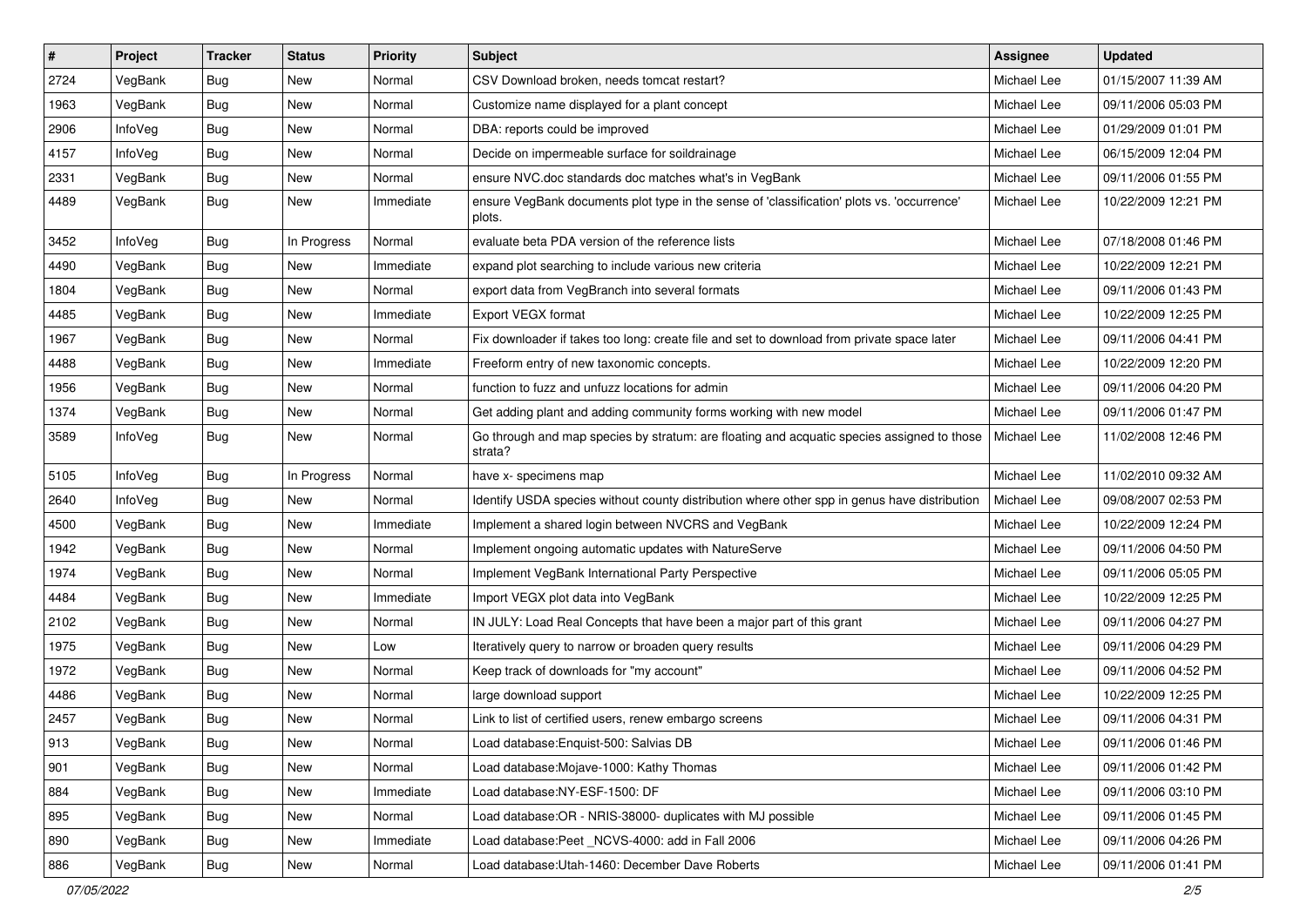| $\sharp$ | Project        | <b>Tracker</b> | <b>Status</b> | <b>Priority</b> | <b>Subject</b>                                                                                          | Assignee    | <b>Updated</b>      |
|----------|----------------|----------------|---------------|-----------------|---------------------------------------------------------------------------------------------------------|-------------|---------------------|
| 888      | VegBank        | <b>Bug</b>     | New           | Normal          | Load database: Wisconsin-1500: point-quarter, Curtis (how??)                                            | Michael Lee | 09/11/2006 01:42 PM |
| 885      | VegBank        | <b>Bug</b>     | New           | Low             | Load database: Wiser-1000 (lowPri: taxa issues)                                                         | Michael Lee | 09/11/2006 01:53 PM |
| 902      | VegBank        | <b>Bug</b>     | New           | Normal          | Load db:Stohlgren-800: complex plot design                                                              | Michael Lee | 09/11/2006 01:42 PM |
| 771      | VegBank        | Bug            | New           | Normal          | Loader rectification tools: Picklists: closed (and open?)                                               | Michael Lee | 09/11/2006 01:50 PM |
| 1607     | VegBank        | <b>Bug</b>     | New           | Normal          | Load Plots: Arctic releves                                                                              | Michael Lee | 09/11/2006 01:43 PM |
| 1608     | VegBank        | <b>Bug</b>     | New           | Normal          | Load plots: NS/Hrtg: Nebraska: 1500                                                                     | Michael Lee | 09/11/2006 01:48 PM |
| 2543     | VegBank        | Bug            | In Progress   | Normal          | Log errors into an email or something                                                                   | Michael Lee | 09/11/2006 04:12 PM |
| 2477     | VegBank        | <b>Bug</b>     | New           | Normal          | Login forwarding problems                                                                               | Michael Lee | 09/06/2006 09:46 AM |
| 2075     | VegBank        | <b>Bug</b>     | New           | Normal          | make datasets have keywords, ala gmail                                                                  | Michael Lee | 09/11/2006 04:45 PM |
| 2394     | VegBank        | <b>Bug</b>     | New           | Normal          | Make Search by person easier: filter by plots submitted and plots contributed to                        | Michael Lee | 09/11/2006 01:44 PM |
| 4501     | VegBank        | <b>Bug</b>     | New           | Immediate       | map fields and upload data into the NVC Plot DB                                                         | Michael Lee | 10/22/2009 12:24 PM |
| 5388     | <b>InfoVeg</b> | <b>Bug</b>     | New           | Normal          | Migrate CF projects to Archive DB                                                                       | Michael Lee | 04/29/2011 09:03 AM |
| 2765     | VegBank        | <b>Bug</b>     | New           | Normal          | Minnesota plots are duplicated from Norm                                                                | Michael Lee | 02/09/2007 12:10 PM |
| 2879     | <b>InfoVeg</b> | <b>Bug</b>     | New           | Normal          | Need a zoom in on community classification from plot data form                                          | Michael Lee | 06/21/2007 11:52 AM |
| 4427     | InfoVeg        | <b>Bug</b>     | New           | Normal          | Need taxonomic standardization rules when importing new data                                            | Michael Lee | 09/30/2009 10:35 AM |
| 2915     | <b>InfoVeg</b> | <b>Bug</b>     | New           | Normal          | Need to have rules for "odd" levels for data: planted stems $>=$ level 3 and cover data $<=$<br>level 2 | Michael Lee | 01/29/2009 01:01 PM |
| 3611     | InfoVeg        | <b>Bug</b>     | In Progress   | Normal          | Newell R module = supersample?                                                                          | Michael Lee | 01/05/2010 08:02 AM |
| 821      | VegBank        | <b>Bug</b>     | New           | Low             | Notes: add new note form, link from views of things to note                                             | Michael Lee | 09/11/2006 02:00 PM |
| 2487     | VegBank        | Bug            | New           | Normal          | NPS-PLOTS conversion utility: prefer exact slope/aspect                                                 | Michael Lee | 09/11/2006 04:35 PM |
| 2547     | VegBank        | <b>Bug</b>     | New           | Normal          | NPS-PLOTS plugin doesn't handle userDefined well                                                        | Michael Lee | 09/11/2006 01:59 PM |
| 3005     | VegBank        | <b>Bug</b>     | New           | Normal          | Online VegBranch demos seem broken                                                                      | Michael Lee | 11/16/2007 10:54 AM |
| 720      | VegBank        | <b>Bug</b>     | New           | Normal          | Party Perspective Managment (plant/comm): General interface to allow                                    | Michael Lee | 09/11/2006 04:56 PM |
| 878      | VegBank        | <b>Bug</b>     | New           | Normal          | PCord export                                                                                            | Michael Lee | 09/11/2006 04:15 PM |
| 1969     | VegBank        | Bug            | New           | Normal          | Plant/Comm Detail View: add link to "search for plant & children"                                       | Michael Lee | 09/11/2006 01:54 PM |
| 4154     | InfoVeg        | <b>Bug</b>     | New           | Normal          | post-workshop 2009 CONTAINER BUG                                                                        | Michael Lee | 06/15/2009 12:42 PM |
| 3420     | InfoVeg        | <b>Bug</b>     | New           | Normal          | Preprint "plot datasheet" when upgrading to level 3 (workshop '08)                                      | Michael Lee | 07/15/2008 01:16 PM |
| 4383     | <b>InfoVeg</b> | <b>Bug</b>     | New           | Normal          | project 59, team 6 cover by strata method error                                                         | Michael Lee | 09/11/2009 10:49 AM |
| 4498     | VegBank        | <b>Bug</b>     | New           | Normal          | Provide raw data for summary tables in distributed query                                                | Michael Lee | 10/22/2009 12:24 PM |
| 4491     | VegBank        | <b>Bug</b>     | New           | Normal          | Query database for plots classified to a particular community on a particular date                      | Michael Lee | 10/22/2009 12:22 PM |
| 817      | VegBank        | <b>Bug</b>     | New           | Normal          | Query for User-defined variables                                                                        | Michael Lee | 09/11/2006 04:30 PM |
| 845      | VegBank        | <b>Bug</b>     | New           | Immediate       | Query manager - list of past queries                                                                    | Michael Lee | 09/11/2006 04:54 PM |
| 2665     | InfoVeg        | <b>Bug</b>     | New           | Normal          | Ready for DBA process: Project 75 (Singletary Lake, NC): 52 plots                                       | Michael Lee | 02/03/2009 08:48 AM |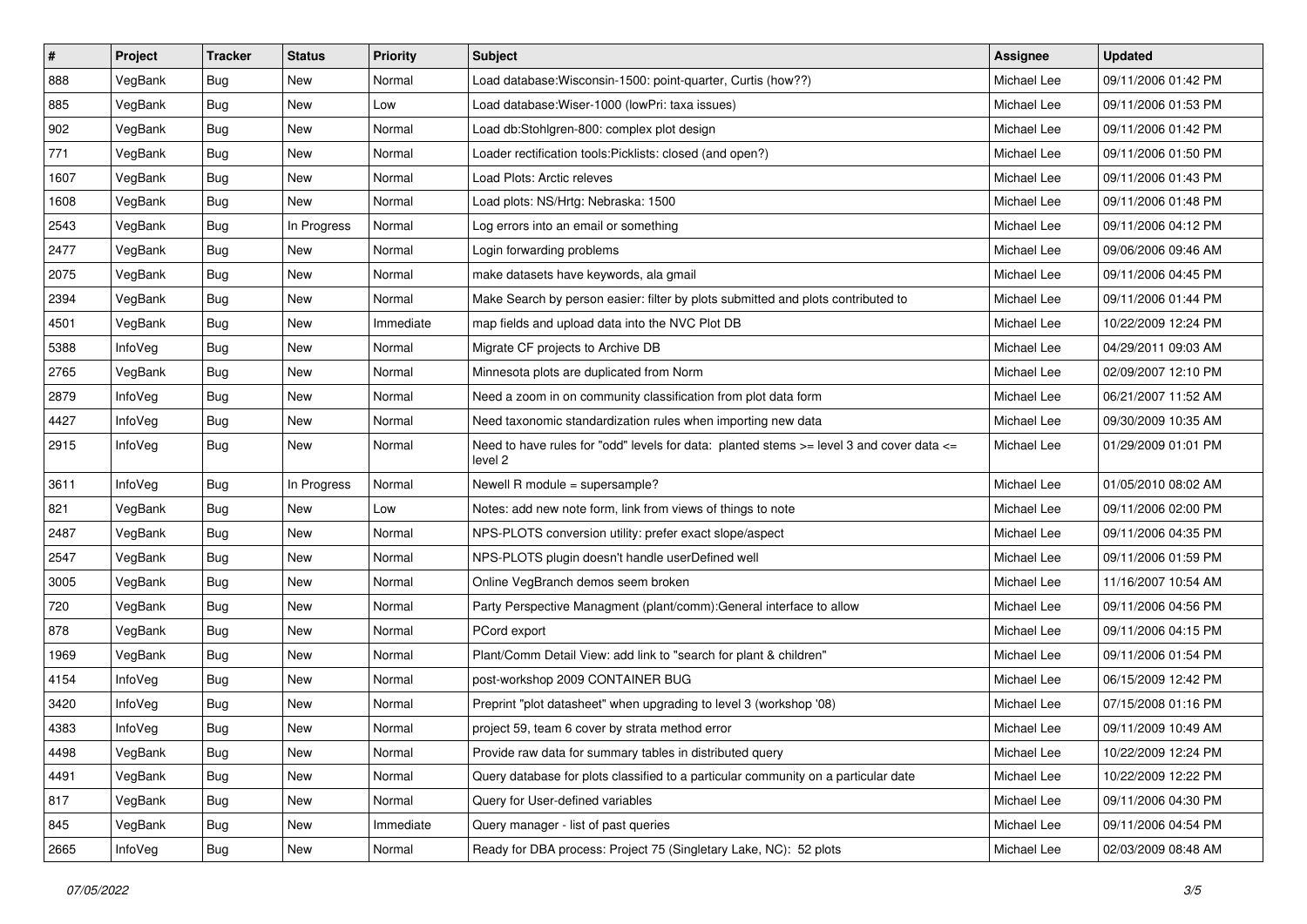| $\vert$ # | Project        | <b>Tracker</b> | <b>Status</b> | <b>Priority</b> | <b>Subject</b>                                                                                                                             | Assignee    | <b>Updated</b>      |
|-----------|----------------|----------------|---------------|-----------------|--------------------------------------------------------------------------------------------------------------------------------------------|-------------|---------------------|
| 2666      | <b>InfoVeg</b> | <b>Bug</b>     | New           | Normal          | ready for DBA: Project 76 (Elizabeth City, NC): 52 plots                                                                                   | Michael Lee | 02/03/2009 08:48 AM |
| 4796      | VegBank        | <b>Bug</b>     | New           | Normal          | receipt of plots with accession codes after loading                                                                                        | Michael Lee | 02/16/2010 08:50 AM |
| 1226      | VegBank        | <b>Bug</b>     | New           | Low             | Rectification: need a "possible duplicate plot" alert for incoming plots                                                                   | Michael Lee | 09/11/2006 02:01 PM |
| 4499      | VegBank        | Bug            | New           | Immediate       | Refresh VegBank from Public DB                                                                                                             | Michael Lee | 10/22/2009 12:24 PM |
| 3532      | InfoVeg        | <b>Bug</b>     | In Progress   | Normal          | Revise elevation based on NASA data                                                                                                        | Michael Lee | 12/03/2010 02:37 PM |
| 2542      | VegBank        | <b>Bug</b>     | New           | Normal          | revise XML schema                                                                                                                          | Michael Lee | 09/11/2006 03:44 PM |
| 820       | VegBank        | <b>Bug</b>     | New           | Normal          | Revisions: edit plots, cite them at a time, view them as they were before revisions                                                        | Michael Lee | 09/11/2006 02:00 PM |
| 2541      | VegBank        | Bug            | New           | Normal          | Rework export to use pages or filesystem to improve performance and remove timeouts                                                        | Michael Lee | 09/11/2006 04:14 PM |
| 4496      | VegBank        | <b>Bug</b>     | New           | Immediate       | search for plots based on 'communities similar to' a given type                                                                            | Michael Lee | 10/22/2009 12:22 PM |
| 4492      | VegBank        | <b>Bug</b>     | New           | Immediate       | search for plots based on community and return plots matching plots in same hierarchy<br>branch, either below (for sure) or above (maybe)? | Michael Lee | 10/22/2009 12:22 PM |
| 3010      | InfoVeg        | <b>Bug</b>     | In Progress   | Normal          | Should encode strings in URL requesting mapping of plots                                                                                   | Michael Lee | 04/29/2011 08:19 AM |
| 4502      | VegBank        | <b>Bug</b>     | New           | Normal          | standardized online data entry form for plots                                                                                              | Michael Lee | 10/22/2009 12:25 PM |
| 2007      | VegBank        | <b>Bug</b>     | New           | Normal          | Status records duplicated when loading NatureServe comms                                                                                   | Michael Lee | 09/11/2006 03:10 PM |
| 2402      | VegBank        | <b>Bug</b>     | New           | Normal          | Strategy to update denormalized data, cache, pages                                                                                         | Michael Lee | 09/11/2006 04:24 PM |
| 4495      | VegBank        | Bug            | New           | Normal          | Suggest community determinations for plots                                                                                                 | Michael Lee | 10/22/2009 12:23 PM |
| 748       | VegBank        | Bug            | New           | Normal          | Systematic approach to rectification                                                                                                       | Michael Lee | 09/11/2006 01:49 PM |
| 2533      | VegBank        | <b>Bug</b>     | New           | Normal          | temp tables need to be part of denormalization update                                                                                      | Michael Lee | 09/11/2006 04:11 PM |
| 4493      | VegBank        | <b>Bug</b>     | New           | Normal          | terms of use revision                                                                                                                      | Michael Lee | 10/22/2009 12:25 PM |
| 2660      | <b>InfoVeg</b> | <b>Bug</b>     | <b>New</b>    | Normal          | toArchiveDB: Project 62 (Windsor): 7 plots                                                                                                 | Michael Lee | 11/13/2006 09:45 AM |
| 5493      | VegBank        | <b>Bug</b>     | In Progress   | Normal          | tomcat crashes frequently                                                                                                                  | Michael Lee | 05/24/2012 02:13 PM |
| 4494      | VegBank        | <b>Bug</b>     | New           | Normal          | Tracking and correlating multiple database GUIDs to entities                                                                               | Michael Lee | 10/22/2009 12:26 PM |
| 2519      | VegBank        | <b>Bug</b>     | In Progress   | Normal          | Tracking bug for upgrade of vegbank                                                                                                        | Michael Lee | 09/11/2006 04:10 PM |
| 904       | VegBank        | <b>Bug</b>     | New           | Normal          | Training and outreach: self guided materials, or official course?                                                                          | Michael Lee | 09/11/2006 03:14 PM |
| 874       | VegBank        | Bug            | <b>New</b>    | Low             | TurboVeg export                                                                                                                            | Michael Lee | 09/11/2006 01:52 PM |
| 738       | VegBank        | <b>Bug</b>     | <b>New</b>    | Normal          | TurboVeg plot import (TV-XML to VB-XML by our stylesheet)                                                                                  | Michael Lee | 09/11/2006 04:48 PM |
| 2662      | InfoVeg        | <b>Bug</b>     | New           | Normal          | Unfolding: Project 64 (Brunswick Co. NC): 88 plots                                                                                         | Michael Lee | 02/03/2009 08:48 AM |
| 2555      | VegBank        | <b>Bug</b>     | New           | Normal          | Update XSD to allow null dates                                                                                                             | Michael Lee | 09/15/2006 11:02 AM |
| 5383      | InfoVeg        | <b>Bug</b>     | New           | Normal          | Updating GUIDs for taxon observations                                                                                                      | Michael Lee | 04/29/2011 08:38 AM |
| 3432      | InfoVeg        | <b>Bug</b>     | New           | Normal          | Upgrade patching system                                                                                                                    | Michael Lee | 06/25/2008 05:22 PM |
| 2868      | InfoVeg        | <b>Bug</b>     | In Progress   | Immediate       | upgrade taxonomy using TaxonOccurence Spreadsheet (aka Cover_ver4_withCBS)                                                                 | Michael Lee | 03/14/2009 03:39 PM |
| 689       | VegBank        | <b>Bug</b>     | New           | Low             | Usability analysis by expert usability person                                                                                              | Michael Lee | 09/11/2006 04:47 PM |
| 856       | VegBank        | <b>Bug</b>     | New           | Normal          | users specify view of plots and fields they want                                                                                           | Michael Lee | 09/11/2006 01:42 PM |